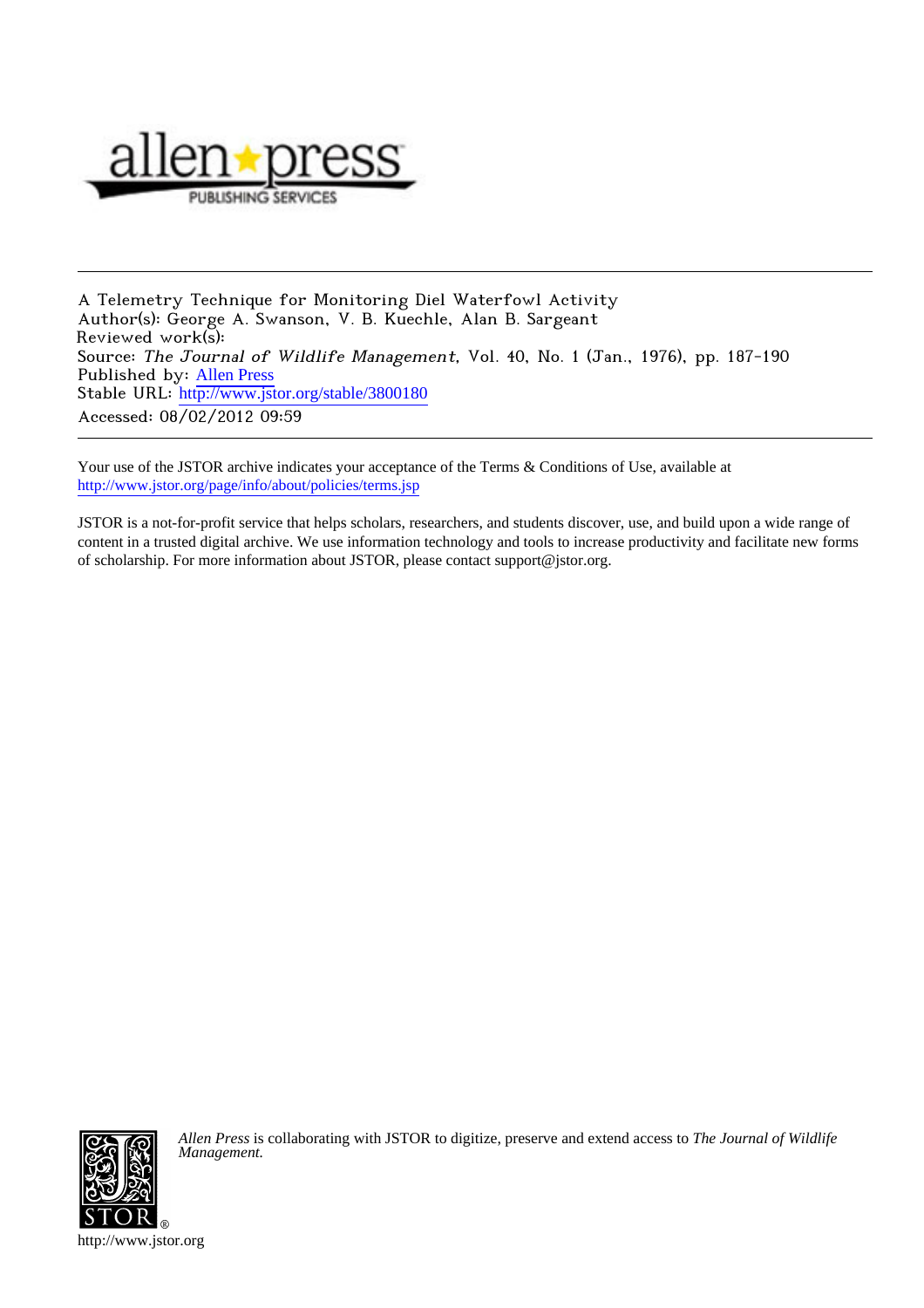**Zosterops lateralis. M.S. Thesis. Univ. of Sydney, Sydney, Australia. 73pp.** 

- LEWIS, J. C., AND J. A. MORRISON. 1974. Effici**ency of traps and baits for capturing mourning doves. Wildl. Soc. Bull. 1(3):131-138.**
- **MORRISON, J.A., AND J. C. LEWIs. 1974. Preliminary observations of overwintering mourning doves in southwestern Oklahoma. Proc. Oklahoma Acad. Sci. 54:25-33.**
- **PAYNE, R. B. 1972. Mechanisms and control of molt. Pages 103-155 in D. S. Farner and J. R. King, eds. Avian biology. Vol. II. Academic Press, New York.**
- **SOUTHEASTERN ASSOCIATION OF GAME AND FISH COMMISSIONERS. 1957. Mourning dove investigations** 1948-1956. **Game and Fish Commissioners Tech. Bull. 1. 166pp.**
- **SWANK, W. G. 1955. Feather molt as an ageing technique for mourning doves. J. Wildl. Manage. 19(3):412-414.**
- **WIGHT, H. M., L. H. BLANKENSHIP, AND R. E. TOMLINSON. 1967. Aging mourning doves by outer primary wear. J. Wildl. Manage. 31 (4):832-835.**

**J. W. Ault, III, Lawton, Oklahoma 73501; V. J. Heller, Oklahoma State University, Stillwater 74074; J. C. Lewis, Oklahoma Cooperative Wildlife Research Unit, Oklahoma State University, Stillwater 74074; J. A. Morrison, U.S. Fish and Wildlife Service, Fort Collins, Colorado 80521.** 

**Accepted 18 August 1975.** 

## **A TELEMETRY TECHNIQUE FOR MONITORING DIEL WATERFOWL ACTIVITY**

**A technique for monitoring waterfowl activity is needed to aid researchers in studying the response of birds to changes in environmental factors and to define diel activity rhythms in greater detail (Warner 1963, Folk 1971, Nilsson 1972, Winner 1972). The feeding ecology of different waterfowl species has not been studied continuously over a 24-hour period. Night vision scopes are useful (Swanson and Sargeant 1972, Tamisier 1972), but visual observations are time consuming and require that the subject remain in view of the observer. A continuous record of feeding activity cannot be obtained routinely through visual observations.** 

**A telemetry monitoring technique was developed over a 6-year period through combined efforts of researchers from the University of Minnesota and Northern Prairie Wildlife Research Center to provide continuous information on the activity of breeding mallards (Anas platyrhynchos) held on experimental ponds under different** 

**J. Wildl. Manage. 40 (1):1976** 

**limnological conditions. The purpose of this note is to describe the equipment and some of the results obtained.** 

**A miniature radio transmitter with two transmission modes, one continuous and one pulsing, was sealed in a head-piece fabricated of dental acrylic and mounted on the bill of a mallard hen with a nasal pin and two metal clasps that curved over the nail of the bill (Fig. 1).** 

**We used standard dental laboratory techniques to fabricate the acrylic head-piece from a wax likeness affixed to a dental stone model of a mallard's head. The stone model was processed from an impression of the head of a hen mallard with a conventional dental impression material. A small mercury switch was mounted perpendicularly on the apex of the head-piece (Fig. 1) so that the continuous transmission mode was activated when the bird's head was upright. When the head was lowered, as in feeding, the pulsing mode was activated.**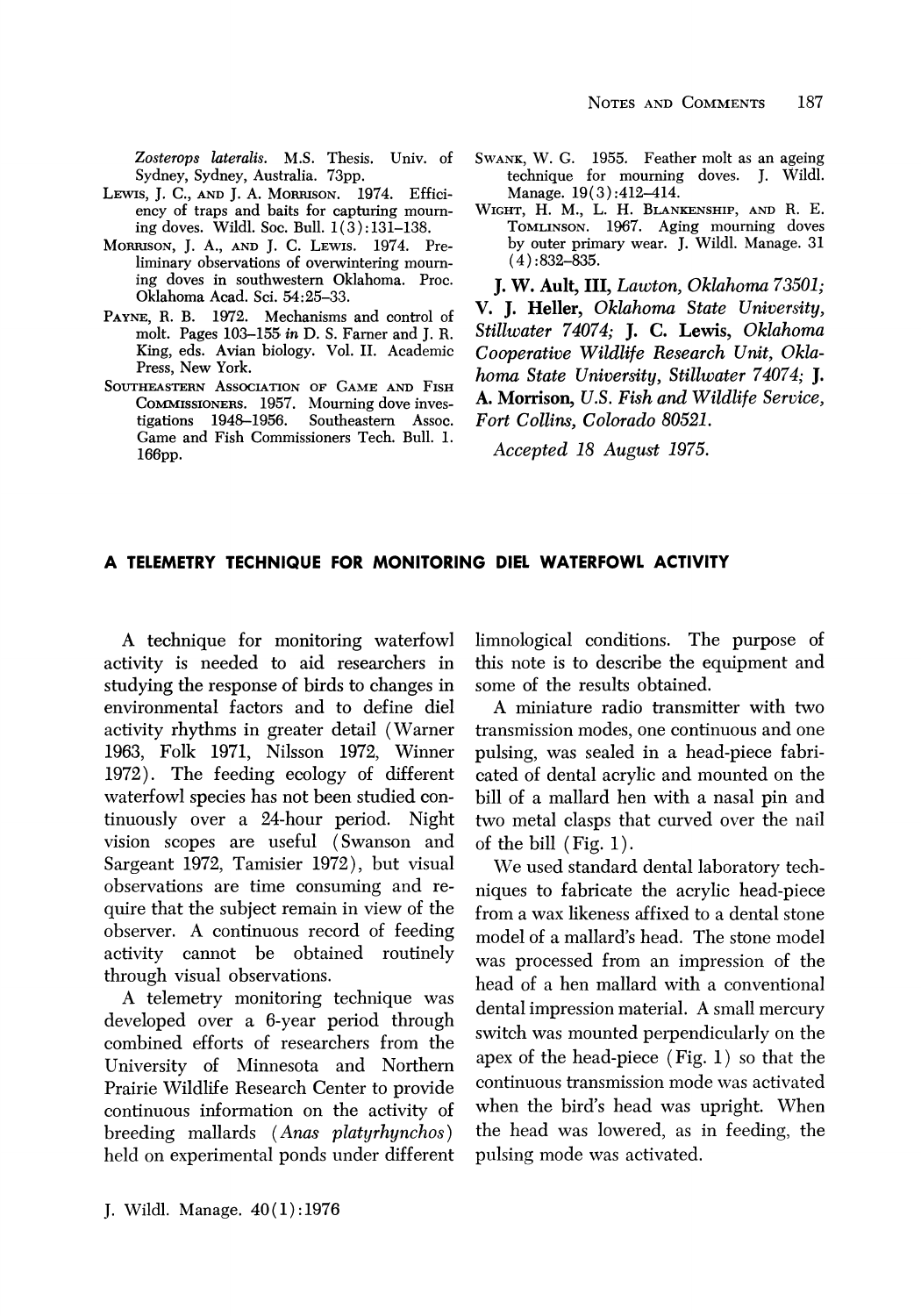

**Fig. 1. Female mallard carrying a 9-g acrylic head-piece.** 

**The dual mode transmitter was constructed with readily available subminiature components. The use of these components rather than the larger sizes normally used in constructing animal transmitters resulted in only a fractional savings in component weight but greatly reduced bulk, an important factor in a head mount.** 

**The radio signal was received by a modified lock-in receiver employing a yagi antenna. The signal was transferred to an Esterline Angus event recorder set to record at a rate of 1.9 cm/hour. Recordings were divided among three types: continuous signal, pulsing or intermittent signal, and no signal. A continuous signal was recorded as a straight line with pen held in the nondeflected position. Activation of the pulsing transmitter mode deflected the recording pen with each pulse. An extended loss of signal produced a straight line with the pen held in the deflected position. Circuitry diagrams are available on request from the authors. Use of brand names does not imply** 

**endorsement of commercial products by the federal government.** 

**Results of a continuous 10-day record from an accelerometer-equipped hen mallard placed on a 0.04-ha experimental pond at the Research Center are shown in Fig. 2. The composite activity pattern located at the base of the x-axis was constructed by summing the number of pen deflections that occurred during identical 8-minute (2.5-mm spaces on the recorder paper) intervals of each diel period. Signal losses were infrequent; the most noticeable period of continuous deflection occurred during the morning of the ninth day. As depicted in the composite activity pattern, the bird was active during all diel periods. Peak activity occurred following sunset (1910) and just prior to sunrise (0737). The pattern of activity was one of short periods of intense movement, usually less than 1 hour in duration, followed by periods of little or no movement. There was, however, considerable variation among diel periods.** 

**Observations of the treated and control birds and of additional birds that were fitted with head-pieces during development of this equipment suggested that birds so equipped behaved normally with respect to feeding activity. The activity record (Fig. 2) largely reflected vigorous head movement and/or lowering of the head which was required to activate the pulsing transmission mode. Visual observations revealed that the bird could swim or remain alert without activating that mode. The complete system (accelerometer, receiver, and recorder) required little maintenance in spite of variable climatic conditions that occurred during the test. Temperatures fell below 0 C on some nights, and there were periods of strong wind. The system was capable of operating without maintenance for at least 5 days when powered by a standard size, 12-V car battery.**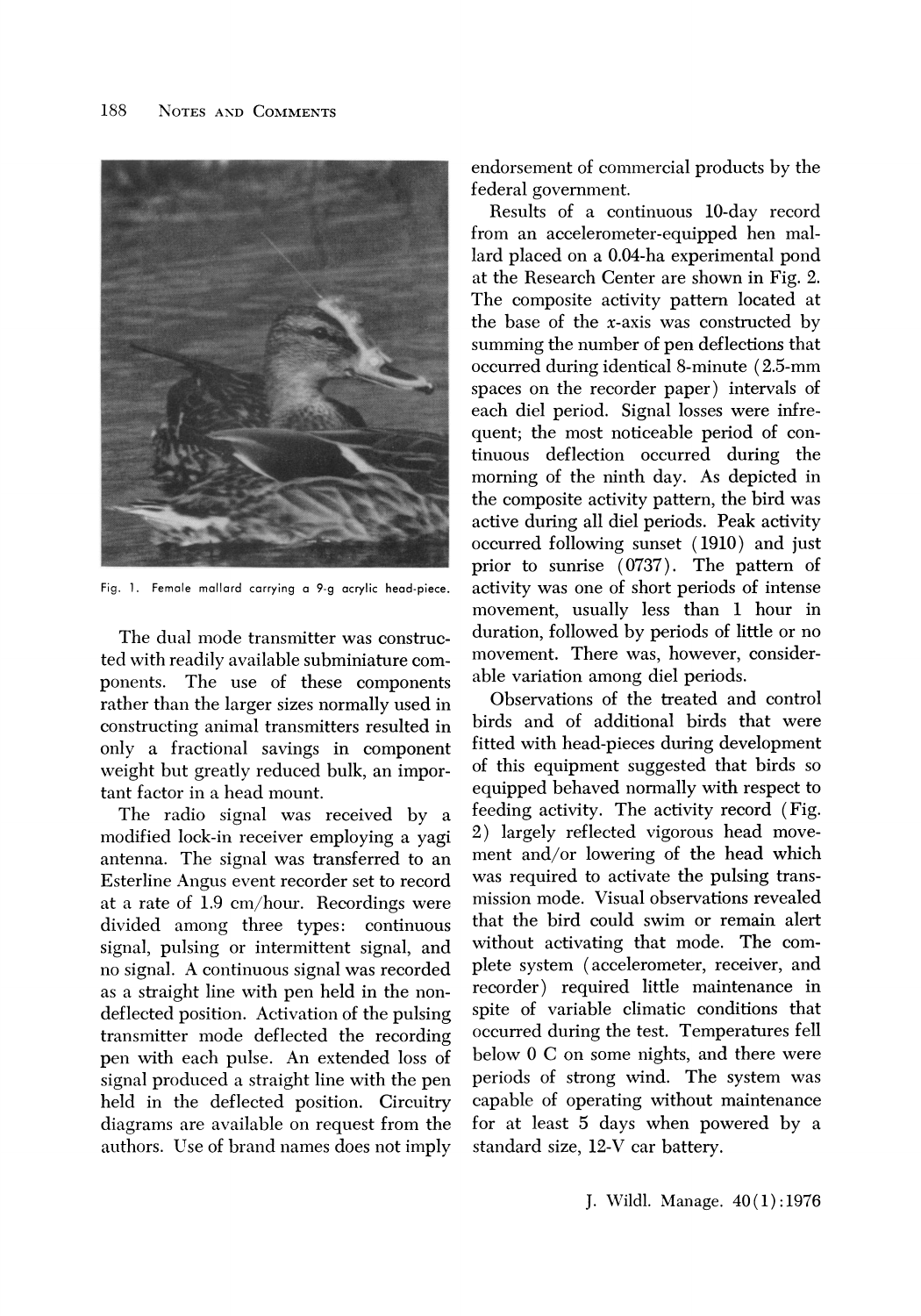

Fig. 2. Selective activity pattern of an accelerometer-equipped mallard hen during a 10-day period in October. A composite activogram equals the sum of pen deflections that occurred during identical 8-minute intervals of each diel period. Continuous activity during identical time periods for each day would sum to 100.

The dual-mode transmitter proved reliable and was easily mounted on the headpiece. The lock-in capability of the receiver was particularly useful, because after initial adjustments practically no tuning was required to insure continuous signal reception.

The value of activity rhythm information is well-known, and several investigators have employed telemetry techniques to obtain this type of data (Knowlton et al. 1968, Gilmer et al. 1971). Telemetry methods have an advantage over other methods in that data can be obtained without human interference or the need to observe the subject. Telemetry technology for studying wild animals, however, is relatively new, and many improvements in equipment and its uses can be expected in the near future.

The head-piece was accepted readily by the birds and did not appear to inhibit feeding. The dual-mode transmitter was especially valuable, because it allowed separation of periods when no signals were received from periods when data of the two desired types were received and recorded.

This would not have been possible with a single mode transmitter, because periods of data loss would appear the same as a recorded continuous signal. The mercury switch was an adequate motion detector, but other types also may prove to be as good. The lock-in capabilities of the receiver greatly reduced need for regular maintenance of the system, and the event recorder was a practical way to record data. The strip chart facilitated use of various interpretative methods. Use of the transmitter permits partitioning activity in addition to measuring gross activity. There is considerable potential for this approach in studying waterfowl activity rhythms.

The head mount as a means of attaching telemetry equipment appears to have some potential and will prove to be a more acceptable method of attachment as the technology related to miniaturization continues to improve. Acceptance of the head mount by adult mallard hens was encouraging. Care must be exercised, however, when the nasal pin is inserted, to avoid unneces